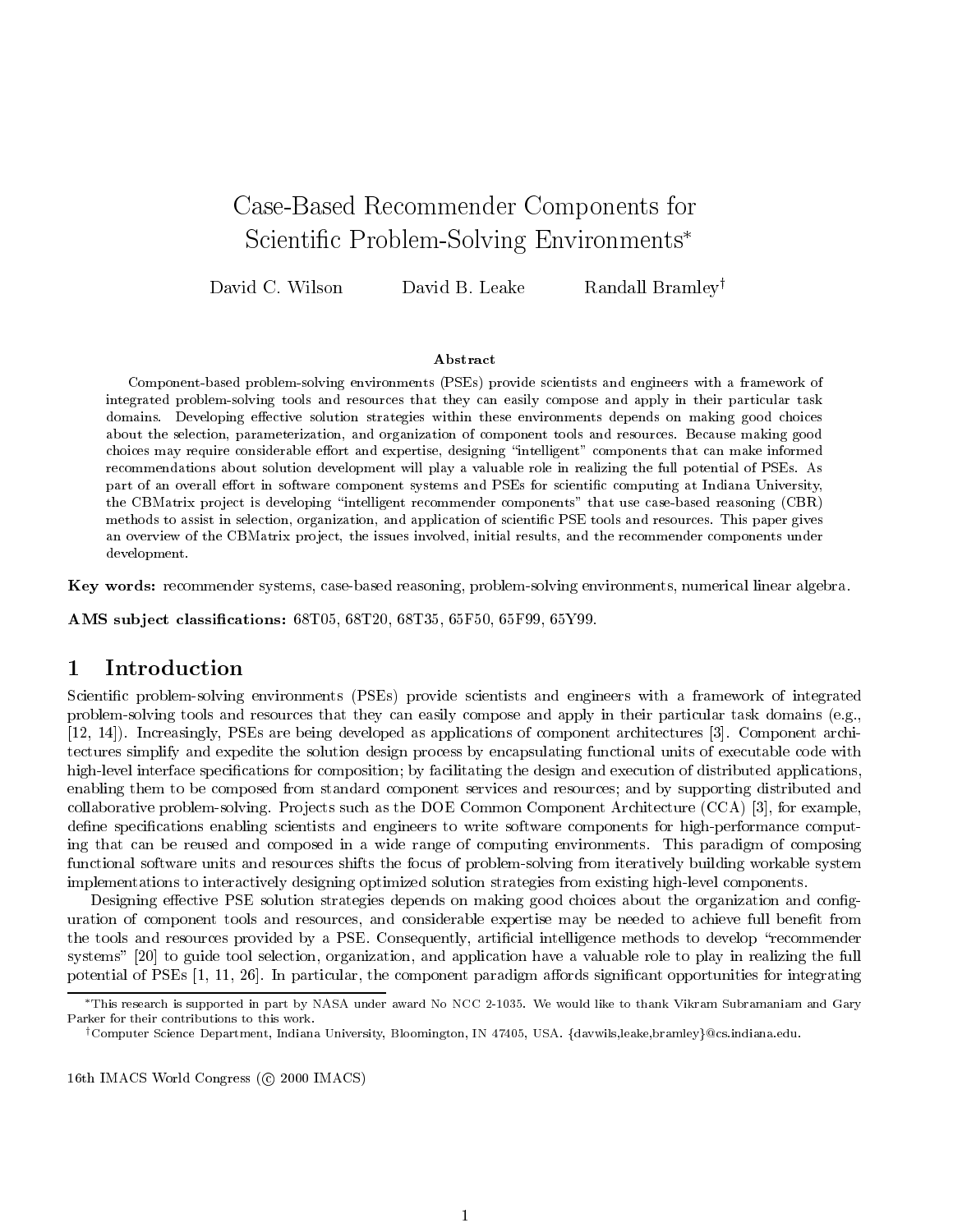### Case-Based Recommender Components 2

"recommender components" that users may invoke to aid them in selecting and configuring individual components, composing multiple components, and in selecting, monitoring and managing computing resources.

CBMatrix is an ongoing research pro ject in augmenting scientic PSEs with recommender components to support both novice and expert problem-solving. It is part of an overall effort in software component systems and PSEs for scientific computing at Indiana University  $(e.g., [28, 12])$ , and it focuses on applications of case-based reasoning  $(CBR)$ [21, 23, 29] as the articial intelligence methodology for making recommendations. Case-based reasoning systems reason and learn by storing records of specific prior problem-solving and re-applying their lessons in analogous situations. By unobtrusively recording the decisions of experts as they use a PSE to solve problems, and providing those decisions as suggestions to guide new problem-solving, CBR provides a vehicle for capturing and sharing expert knowledge.

This paper describes our perspective on recommender components in scientific PSEs, presents the motivations for a case-based reasoning approach to recommendations, and illustrates this approach with developments in the CBMatrix project. We draw examples from our work with the Linear System Analyzer, a problem-solving environment for developing strategies to manipulate and solve large-scale sparse linear systems of equations [12].

### 2Recommender Components for Scientic Problem-Solving

The goal of developing recommender components is to increase the effectiveness of problem-solving activity in PSEs. There are two important and complementary ways to further this goal, and they influence how recommender components are constructed and used. The first, user support, deals with helping the user to make decisions more effectively. For example, one way to support a user in setting the parameters for a linear solver might be to invoke a particular visualization tool—helping the user to understand the nature of the matrix in question, in order to select an appropriate parameterization. While the visualization tool itself is not part of the component solution strategy (linear system  $\rightarrow$ parameterized solver  $\rightarrow$  result), it may have played a key role in parameter choice for a similar prior problem-solving episode, and thus a user support recommender component could suggest using the visualization tool as part of current solution setup. The second, *component support*, is aimed directly at optimizing the operation of components and component compositions. For example, a component might directly recommend the best data structure representation for a sparse linear system, based on characteristics of the system, in order to achieve good performance with a given solver.

# 2.1 Recommendation Types

Recommender components can be useful at all levels of scientic problem-solving, from high-level mathematical modeling to mesh manipulation to (non-)linear algebra to data analysis and visualization. Regardless of the level in question, we can typically divide possible types of recommendations into one of the following categories. Each of the following provides a suggested mapping: user task + task context  $\rightarrow$  recommendation.

- User Support: Given the description of a user task and intended decision, propose resources that provides helpful information to better enable the user's decision making. This could be applied as an alternative or addition to any of the component-based recommenders described in the following points.
- Strategy Selection: Given a specication of the problem to be solved, select an overall strategy for addressing the problem. For example, given a matrix, select a set of preconditioners and a solver that would give a good solution.
- Component Selection: Given the context (e.g., the characteristics of a dierential equation or linear system to solve) in which a needed component (e.g., some linear solver) will be executed, recommend the best component for the task (e.g., a particular sparse linear solver). Note that the context could be richer, for example, in selecting a preconditioner for a given linear system and solver.
- Component Parameterization: Given a component that takes parameters, and a context for that component's execution, recommend the best values for the parameter set. Note that some parameters may be fixed by the user, and would become part of the context. Note also that remaining parameters could be recommended based solely on a partially specied parameter set, a kind of parameter completion recommendation.
- Resource Selection: Given a software component that needs to be executed, as well as the parameter settings and input to that component (or a description of the input), recommend a computational resource to use when executing the component. This could involve selecting the initial resources for a run or selecting more appropriate ones during a run, for components to automatically move themselves to more appropriate resources.

Recommenders for PSEs must also be flexible enough to support to users with varying levels of expertise, providing the information they need and shielding them from superfluous information. Recommender components should serve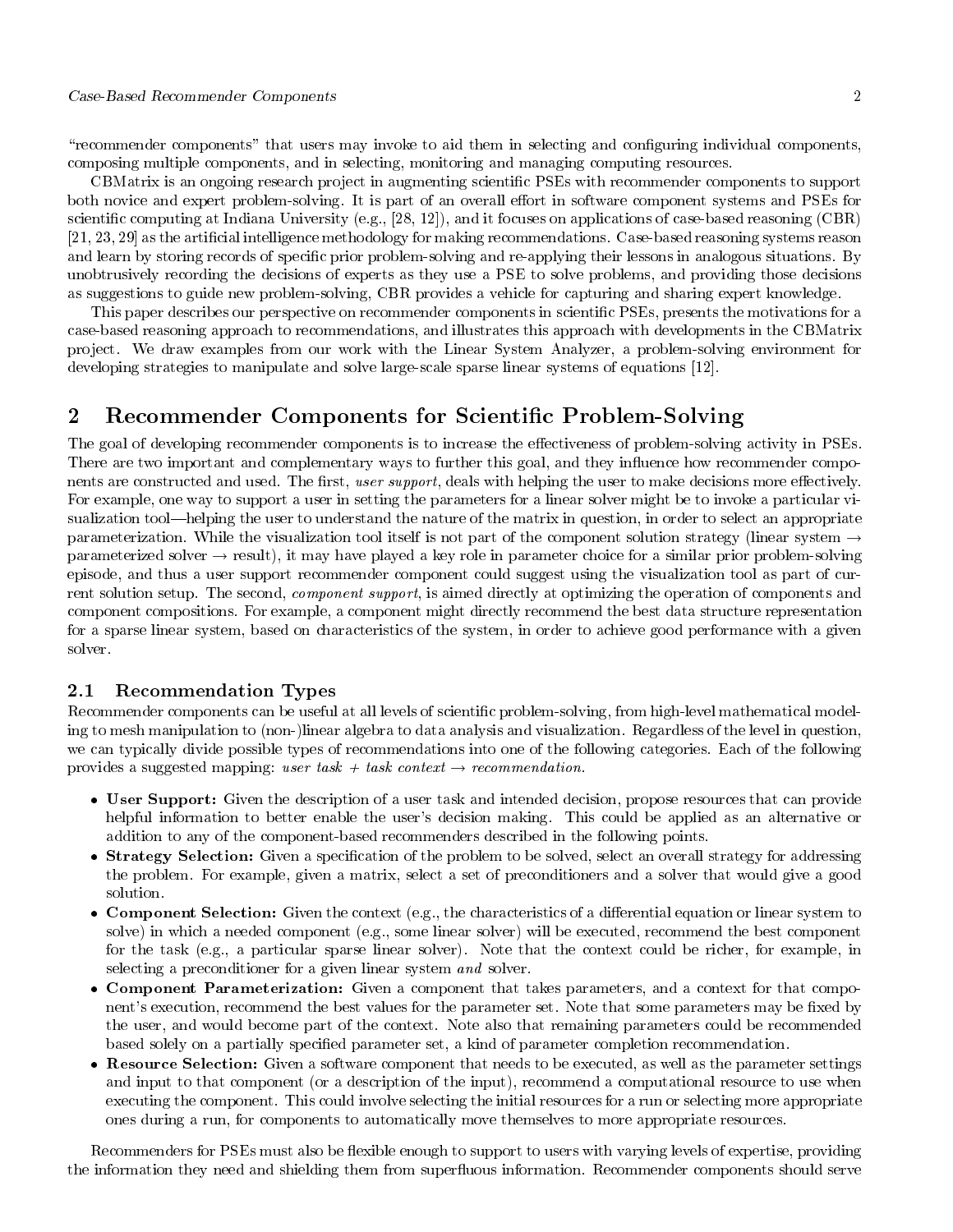these goals for novices by guiding their decision-making, and for experts by providing them with advice when needed, along with explanations to help them evaluate the advice provided.

#### 2.2 Artificial Intelligence Recommendation Methods

An intelligent component library for scientific computing may include a range of components using different artificial intelligence methods individually or in combination. For tasks that are well understood a priori (e.g., selecting direct methods for dense matrices), experts can specify a set of rules that fully cover the range of recommendations associated with varying circumstances. Thus these types of recommenders leverage an existing strong domain theory. Traditional rule-based expert systems have been integrated into a number of scientific systems (e.g., for configuring PDE solver libraries [22], for selecting elliptic PDE solution methods [10], and for selecting ODE numerical solvers [19]). Because the methods rely on static pre-defined knowledge, they are considered non-learning.

For tasks without hard-and-fast rules (e.g., selecting preconditioned iterative methods for non-symmetric systems), techniques that learn how to make recommendations by using sets of previous examples are more appropriate. Eager-learning methods (e.g., induction of decision trees, backpropagation in neural networks, and inductive logic programming) attempt to make generalizations based on a given set of examples (e.g., by deriving a set of rules). The generalizations are then used to make recommendations. This presumes that there is an implicit and relatively strong domain theory that can be exposed from the given set of examples. Research on agent-based frameworks for distributed, collaborative problem-solving and simulation [17], for example, has extended and integrated earlier research on neuro-fuzzy techniques for categorization as part of addressing the algorithm selection problem for elliptic PDEs [30]. More recently, inductive logic programming techniques have been used to learn rules for tasks such as numerical quadrature [27], and analyzing performance effects in elliptic PDE solvers [14].

For learning tasks in which there may not be a relatively strong domain theory implicit in the working set of examples, *lazy-learning* methods (e.g., instance-based learning, case-based reasoning) that reason from specific examples instead of generalizations are more appropriate. In terms of processing, lazy-learning methods typically incur a greater on-line performance cost, but they haveamuch lower cost for incremental learning of new examples.

Our research concentrates on applications of case-based reasoning methods. Case-based reasoning is an articial intelligence methodology for reasoning and learning from stored records of specific experiences with analogous prior problems. Learning is an intrinsic part of the case-based reasoning process, because the solutions to prior problems and their outcomes are saved as cases to extend the reasoner's knowledge. When similar situations arise in the future, successful prior cases are retrieved to suggest useful reasoning to reapply, and failure cases are retrieved to warn about potential problems to avoid.

Because CBR systems can learn from single examples without requiring that those examples be generalized, CBR is an appealing method for automatically capturing information without traditional knowledge engineering. In addition, case-based reasoning can be helpful even if few examples are present. Whenever a relevant case is available, it can be applied; the system can be useful without having cases covering the entire space of potential problems. CBR has been applied to scientic computing tasks such as algorithm selection for solving elliptic PDEs [18] and to guiding settings for mesh generation [16]. Central issues for CBR are how to index cases in memory and how to assess similarity between a new problem situation and problems solved previously, as well as how indexing and similarity criteria change over time.

#### 3 CBMatrix  $\overline{\phantom{a}}$

We are developing a series of case-based recommender components, collectively referred to as CBMatrix. This section describes work in developing and refining one such CBMatrix component for data structure selection, and summarizes our current research directions.

### 3.1 Data Structure Recommendation

We have constructed a prototype CBMatrix component for recommending data structures to use in solving partitioned matrix blocks from large sparse linear systems. In solving these sizable sub-matrices, efficient data structures must be used to store the individual matrix blocks while allowing standard operations to be applied effectively. The selection of an appropriate data structure for each block can signicantly increase the performance of the linear solver system, speeding up the overall problem solving process. Even a small percentage improvement over standard performance could mean a signicant reduction in problem solving time.

Because there are no hard-and-fast rules for selecting the best data structure, it is usually chosen based on intuitions about the sparsity pattern of the overall matrix or by simply relying on one standard representation for all problems.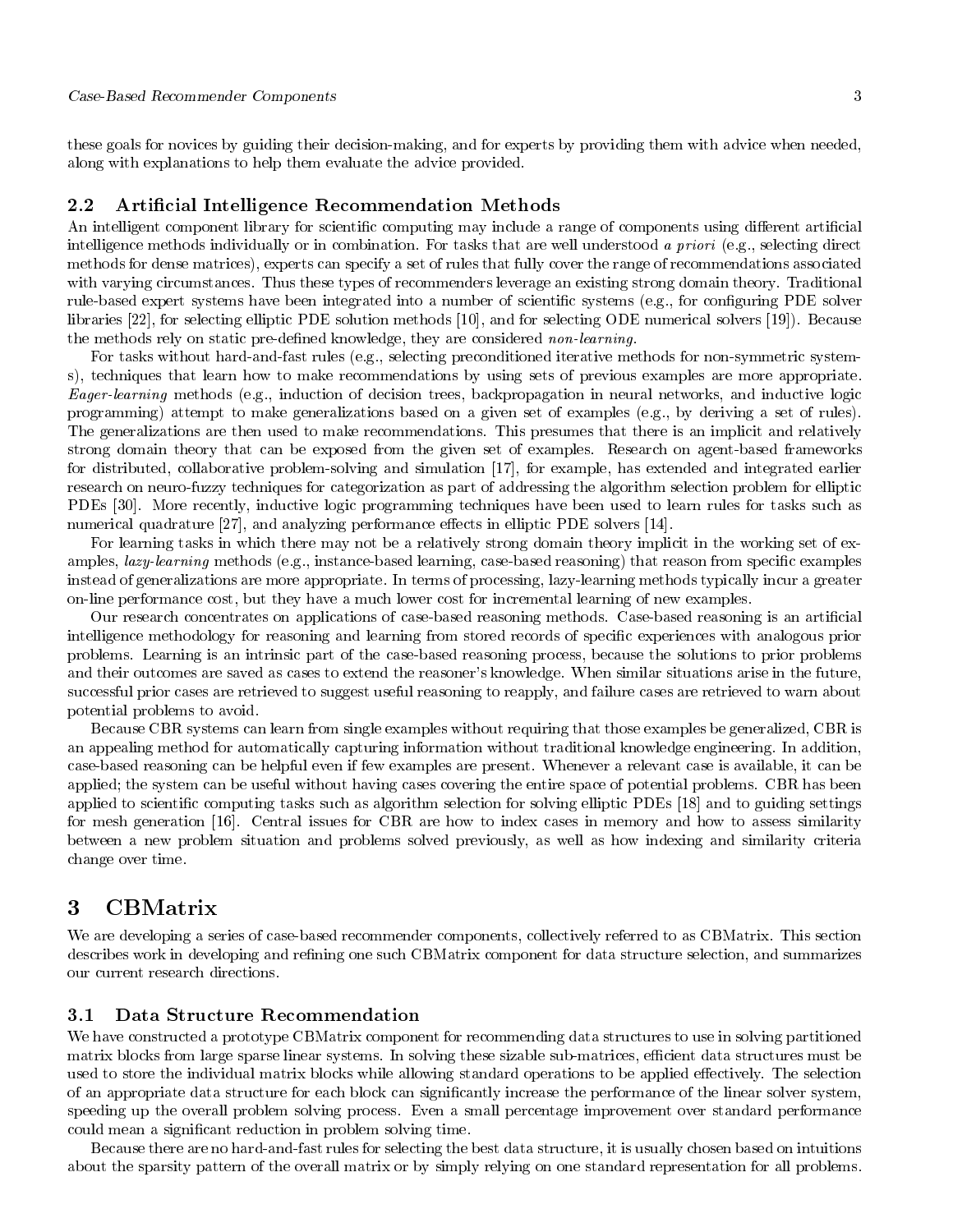### Case-Based Recommender Components 4

Applying CBR to data structure selection promises three main benets. First, by automating the choice of appropriate data structures, it enables novices to take advantage of resulting performance gains and relieves the expert of the burden of manual data structure selection (especially when that choice would be made for each block of a partitioned matrix). Second, a CBR system can improve its performance by storing cases corresponding to expert choices and results. Third, cases can be used to inform users (to teach a novice or provide support for an expert), by explaining system recommendations with examples of similar situations.

Given a new matrix, the system recommends the data structures that were most appropriate for similar matrices solved in the past. The similarity judgment is based on easy to compute characteristic features of the matrices (e.g., number of non-zeros, degree of bandedness). The first version of our system used a weighted k-nearest neighbor algorithm (e.g., [29]) to determine its recommendations, selecting a predetermined number of similar situations and using the results from that set to determine which data structure to suggest. Our measure of goodness was performance in flops, and the baseline data structure for performance comparisons was compressed sparse row. Tests with various methods for determining a data structure recommendation from the k-nearest neighbors indicated that the most direct method (selecting the overall closest) produced the best results. The second version of the system used only this method. This produced good results in cross-validation testing (seeding the case-base with a portion the case data and retrieving against the rest), and mixed results for individual selections in completely new situations presented to the linear solver system. The third version implemented a similar algorithm to the second, but performed more data normalization. In cross-validation tests, the system made nearly perfect data structure selections. In informal tests using completely new situations, signicant performance increases were found in approximately half of the probes.

## 3.2 Refining Similarity Criteria

With encouraging results in initial tests, we were interested in how machine learning techniques might be used to refine our similarity metric. In computing similarity, it is possible for certain features to be more predictive of data structure choice (e.g., the relative number of non-zeros in a matrix is a likely candidate). If such features are known, they can be assigned a greater weight in the similarity computation. Likewise, less predictive features can be assigned a lower weight or even dropped entirely, increasing the speed of nearest-neighbor retrieval by decreasing the number of feature comparisons.

We conducted a set of tests that used genetic algorithms (GAs) [13] to automatically determine a good set of feature weightings for matrix characteristics in the data structure selection task. The set of data-structure cases was divided into three distinct sets: a set to use as a reduced case-base, a set to train the GA, and a set to evaluate the weighting scheme learned by the GA. For our randomly chosen test sets, unweighted retrieval accuracy was perfect. This was excellent for the selection task itself, but obviated accuracy as a goal in evolving weight sets. The goal of minimizing the number of required features still remained, however, and the GA evolved a set of weights which preserved perfect accuracy, but reduced the number of features used at all by 63 percent (24 to 9). Taking minimization of the number of features as a new goal, the GA found a weight set that reduced the number of features by 92 percent (24 to 2) with a 7 percent loss in accuracy. In order to test whether the GA could assist in accuracy, we explicitly selected 58 cases that gave some degree of error in the unweighted condition. We performed tests that used the difficult set alone (48 training, 10 testing) and combined that set with additional randomly selected instances (152 training, 20 testing). Though the weightings in this second set of tests could not be taken to apply for the entire population, they did show showed that the GA could both improve accuracy, when gains were to be made, and reduce the number of features used.

## 3.3 Research Directions

We are currently developing new case-based recommender components in conjunction with the latest component architecture research developments at Indiana University. The Indiana University Extreme! Computing Group has built CCAT [6], an implementation of the Common Component Architecture (CCA) for High Performance Computing specification [7, 4]. CCAT has been used to implement a CCA version of the Linear System Analyzer (LSA), a problemsolving environment for developing strategies to manipulate and solve large-scale sparse linear systems of equations [12, 5]. The LSA provides users with a palette of components that can be selected and wired together to construct complete applications. These components differ from subroutines, libraries, etc., in that component composition involves linking binaries, rather than source code to re-compile, and in that components interact on a peer-to-peer basis without one component designated as the \main" program. We expect experience gained in this framework to facilitate construction of recommender components in other PSEs.

Within the CCAT framework, we are designing components that learn by capturing parameter settings (e.g., for a particular solver), component congurations (e.g., sequences of preconditioners and solvers), and information on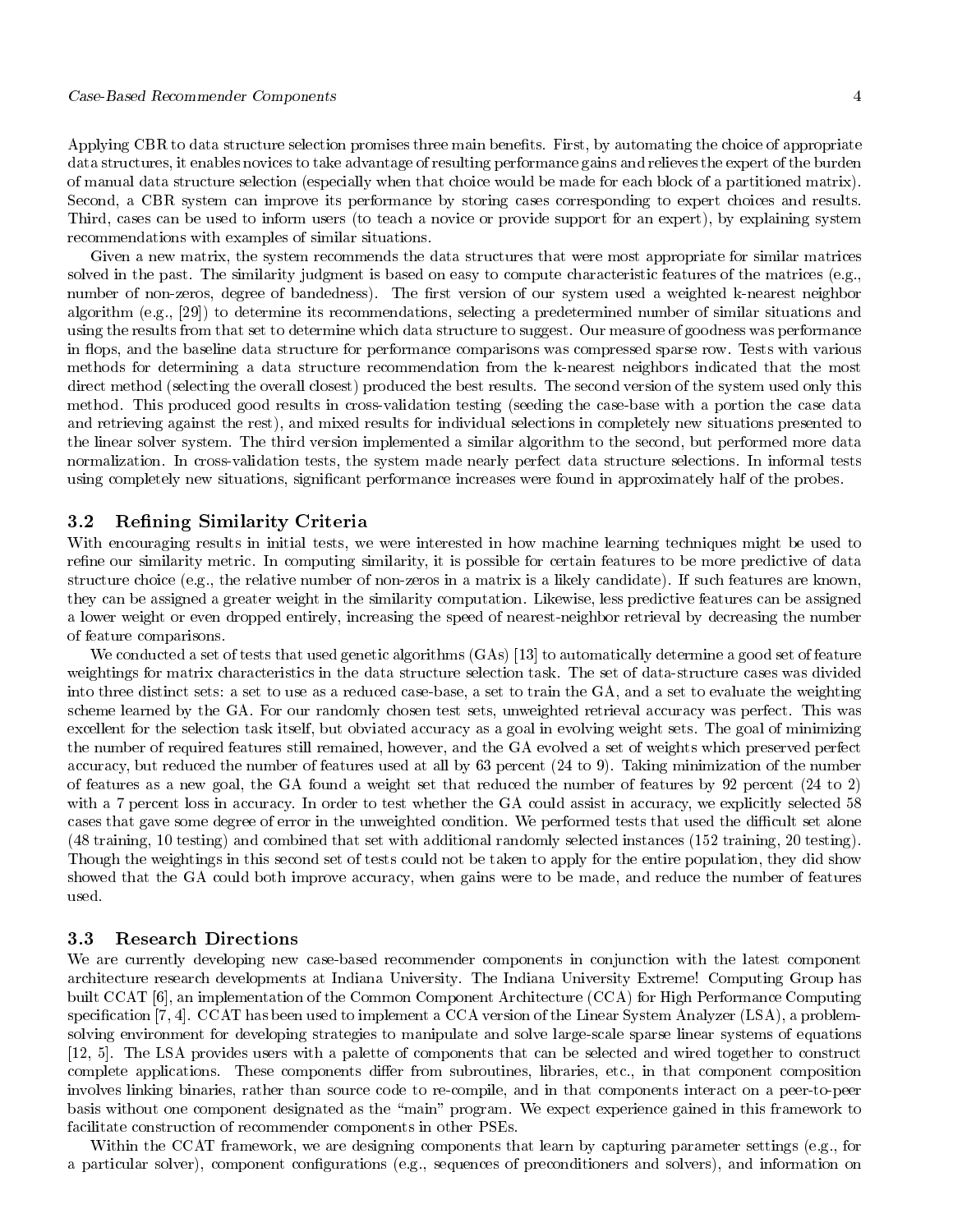resource characteristics (e.g., load patterns on particular machines). Feedback on performance will be gathered both from the user (unobtrusively, for example when the user rejects suggested parameter settings) and from monitoring performance information (e.g., when reasoning from the prior case leads to expectations that con
ict with observed performance).

The success of case-based recommender components depends on being able to select useful features for assessing the similarity of scientic computing problems. However, we believe that this burden can be alleviated through the application of machine learning methods to enable automatic refinement of feature weightings (e.g., the  $GA$  approach described in Section 3.2). Other research issues include how to make the system adjust its recommendations in response to changes in the external processing environment (e.g., by monitoring and responding to error trends detected over time, as in  $[25]$ ; how to effectively access cases distributed across case libraries from different component instantiations (e.g., [9]); and how to determine which cases to retain and which to delete, in order to reduce storage requirements as large numbers of problems are solved [24]. We are also investigating machine learning approaches to compacting case bases through both explicit generalization of similar cases (e.g., [8]), and implicit generalization by choosing a smaller representative subset of cases (e.g., [2]).

### 4Conclusion

We have described our perspective on recommender components for problem-solving environments in scientific computing, as well as applications and current development of case-based reasoning recommender components in the CBMatrix pro ject. As component-based PSEs for scientic computing continue to develop, we believe that CBR will play an important role in making intelligent recommendations to support component use by experts and novices at all levels of the problem-solving process.

# References

- [1] Harold Abelson, Michael Eisenberg, Matthew Halfant, Jacob Katzenelson, Elisha Sacks, Gerald Sussman, Jack Wisdom, and Kenneth Yip. Intelligence in scientific computing. *Communications of the ACM*,  $32(5):546{-}562$ , 1989.
- [2] D. Aha, D. Kibler, and M. Albert. Instance-based learning algorithms. *Machine Learning*, 6:37-66, 1991.
- [3] R. Armstrong, D. Gannon, A. Geist, K. Keahey, S. Kohn, L. McInnes, S. Parker, and B. Smolinski. Toward a common component architecture for high-performance scientific computing. In Proceedings of the Eighth IEEE International Symposium on High Performance Distributed Computing, 1999.
- [4] Rob Armstrong, Dennis Gannon, Al Geist, Katarzyna Keahey, Scott Kohn, Lois McInnes, Steve Parker, and Brent Smolinski. Towards a common component architecture for high-performance scientific computing. In *Proceedings* of the High Performance Distributed Computing Conference, 1999.
- [5] Randall Bramley, Dennis Gannon, Thomas Stuckey, Juan Villacis, Esra Akman, Jayashree Balasubramanian, Fabian Breg, Shridhar Diwan, and Madhusudhan Govindara ju. The linear system analyzer. Technical Report TR511, Indiana University, 1998.
- [6] CCAT pro ject. <http://extreme.indiana.edu/ccat/index.html>, February 2000. Accessed February 25 2000.
- [7] Common component architecture forum.  $\langle \text{http://z.ca.sandia.gov/\sim cca-form/}\rangle$ , February 2000. Accessed February 25 2000.
- [8] P. Domingos. Rule induction and instance-based learning. In Proceedings of the Thirteenth International Joint Conference on Artificial Intelligence, pages 1226–1232, San Francisco, CA, August 1995. Morgan Kaufmann.
- [9] Michelle Doyle and Padraig Cunningham. On balancing client-server load in intelligent web-based applications involving dialog. Technical Report TCD-CS-1999-25, Trinity College Dublin, 1999.
- [10] Wayne R. Dyksen and Carl R. Gritter. Scientic computing and the algorithm selection problem. In Houstis et al.  $[15]$ , pages  $19{-}32$ .
- [11] Efstratios Gallopoulos, Elias Houstis, and John R. Rice. Computer as thinker/doer: Problem-solving environments for computational science. IEEE Computational Science & Engineering,  $1(2):11-23$ , 1994.